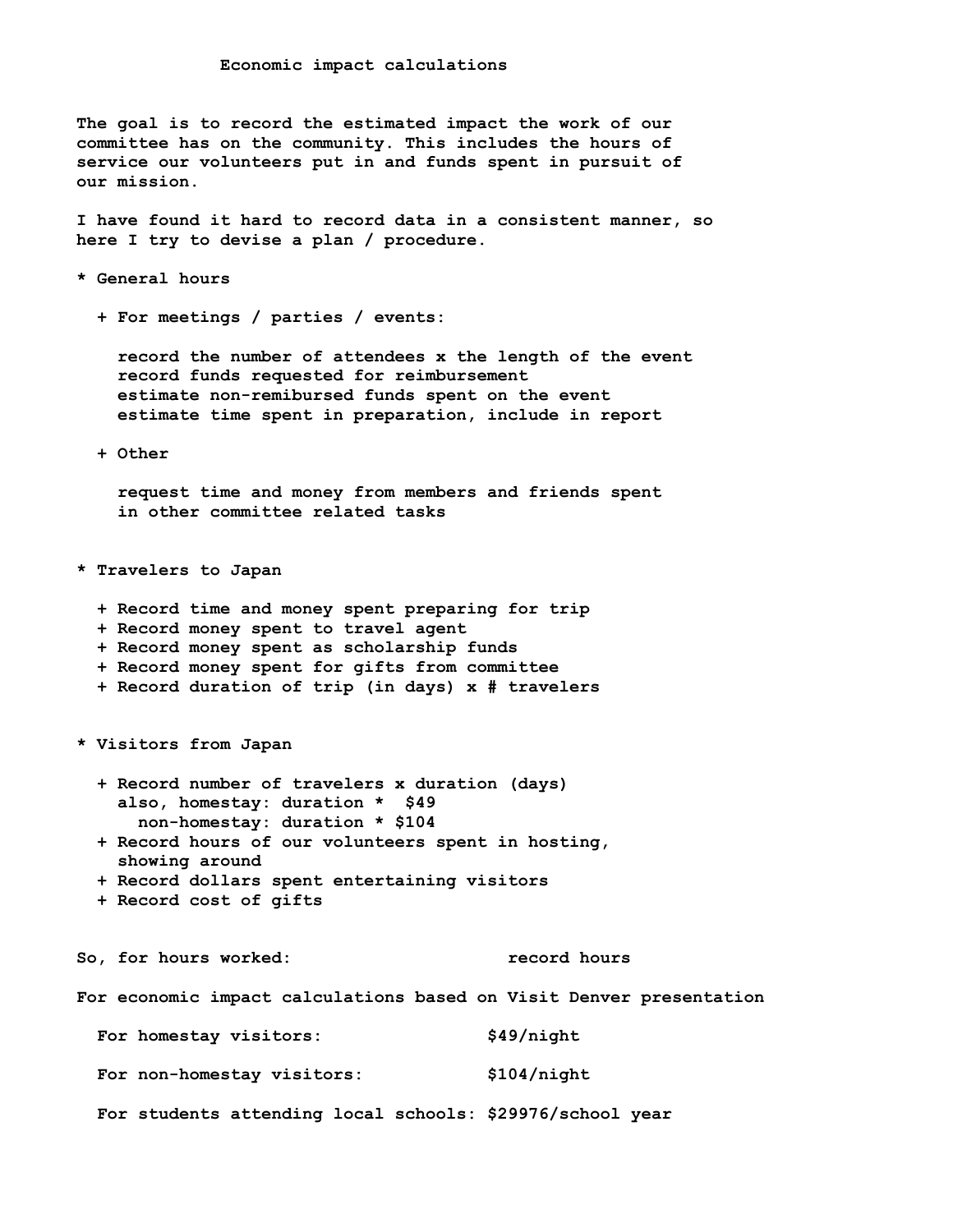|                                                                              | running totals |                |
|------------------------------------------------------------------------------|----------------|----------------|
|                                                                              | hours          | dollars        |
|                                                                              | 150            | 300            |
| Jan 12: shinnenkai (150 hrs \$300)<br>Jan 15: monthly meeting (30 hrs \$20)  | 180            | 320            |
| Jan 21-23: 4 visitors, 3 nights (288 hrs \$1,248)                            | 468            | 1,568          |
| Jan 21-23: yatai work (18 hrs \$25)                                          | 486            | 1,593          |
| Jan 22: dinner @ CG (30 hrs \$350)                                           | 516            | 1,943          |
| Jan 26: support Kohaku (12 hrs, \$30)                                        | 528            | 1,973          |
| Feb 11: setsubun (50 hrs, \$700)                                             | 578            | 2,673          |
| reported figures: (30 hrs, \$30)                                             | 608            | 2,703          |
| Feb 19: monthly meeting (16 hrs, \$10)                                       | 624            | 2,713          |
| Mar 19: monthly meeting (22 hrs, \$10)                                       | 646            | 2,723          |
| Apr 16: monthly meeting (34 hrs, \$20)                                       | 680            | 2,743          |
| reported figures: (82 hrs, \$40)                                             | 762            | 2,783          |
| May 4: meal + movie (140 hrs, \$1,260)                                       | 902            | 4,043          |
| reported figures: (70 hrs, \$55)                                             | 972            | 4,098          |
| May 18: City of Takayama Park (12 hrs, \$30)                                 | 984            | 4,128          |
| May 21: monthly meeting (30 hrs, \$20)                                       | 1,014          | 4,148          |
| May 26: City of Takayama Park, #2 (16 hrs, \$10)                             | 1,030          | 4,158          |
| Jun 18: monthly meeting (35 hrs, \$30)                                       | 1,065          | 4,188          |
| Jun 22-23: Cherry Blossom Fest. (60 hrs, \$100)                              | 1,125          | 4,288          |
| Jul 9: Travel to Japan seminar (50 hrs, \$25)                                | 1,175          | 4,313          |
| Jul 16: monthly meeting (30 hrs, \$25)                                       | 1,205          | 4,338          |
| Jul 24: host family orientation (20 hrs, \$25)                               | 1,225          | 4,363          |
| Jul 24-25: visit by Tanaka & Ono (80 hrs, \$300)                             | 1,305          | 4,663          |
| 2 nights x 2 people x $$104 = $208$                                          | 1,305          | 4,871          |
| Aug 1-6: visit by students                                                   | 1,305          | 4,871          |
| 5 nights x 10 students x $$49 = $2,450$                                      | 1,305          | 7,321          |
| 5 nights x 2 chaperones x $$104 = $1,040$                                    | 1,305          | 8,361          |
| 6 days x 18 host family members x $24 = 2,592$ hrs                           | 3,877          | 8,361          |
| supporting volunteers (50 hrs, \$120)<br>potluck party workers and attendees | 3,947          | 8,481          |
| (not included in above; 80 hrs, \$400)                                       | 3,947<br>4,027 | 8,481<br>8,881 |
| Aug 11: tanabata (200 hrs, \$300)                                            | 4,227          | 9,181          |
| Aug 20: monthly meeting (Domo) (45 hrs, \$440)                               | 4,272          | 9,621          |
| Aug 21: trip orientation 1 (35 hrs, \$30)                                    | 4,307          | 9,651          |
| Aug 29: reception at Consul General's (3 hrs)                                | 4,310          | 9,651          |
| Aug 30: Wellshire meeting (4 hrs)                                            | 4,314          | 9,651          |
| Sep 6: Rocky Mtn Bonsai Society (8 hrs)                                      | 4,322          | 9,651          |
| Sep 11: trip orientation 2 (20 hrs, \$15)                                    | 4,342          | 9,666          |
| Sep 12: Sakura foundation dinner (8 hrs)                                     | 4,350          | 9,666          |
| Sep 14: Kite festival workshops (15 hrs)                                     | 4,365          | 9,666          |
| Sep 15: Kite festival flying (6 hrs)                                         | 4,371          | 9,666          |
| Sep 17: monthly meeting (40 hrs, \$20)                                       | 4,411          | 9,686          |
| Sep 26: non-profits lunch (3 hrs, \$10)                                      | 4,414          | 9,696          |
| Oct 8: yatai move (12 hrs)                                                   | 4,426          | 9,696          |
| Oct 5-19: Journey Into Japan trip                                            | 4,426          | 9,696          |
| 9 people x 15 days x $24 = 3,240$ hrs                                        | 7,666          | 9,696          |
| 9 people $x$ \$3975 = \$35,775 (land portion)                                | 7,666          | 45,471         |
| 9 people x $$1800 = $16,200$ (airfare est.)                                  | 7,666          | 61,671         |
| misc. gifts \$120                                                            | 7,666          | 61,791         |
| trip prep $(200$ hrs, \$450)                                                 | 7,866          | 62,241         |
| Oct 11: yatai work (8 hrs)                                                   | 7,874          | 62,241         |
| Oct 14: yatai work (10 hrs)                                                  | 7,884          | 62,241         |
| Oct 15: entertain yatai delegation (20 hrs, \$250)                           | 7,904          | 62,491         |